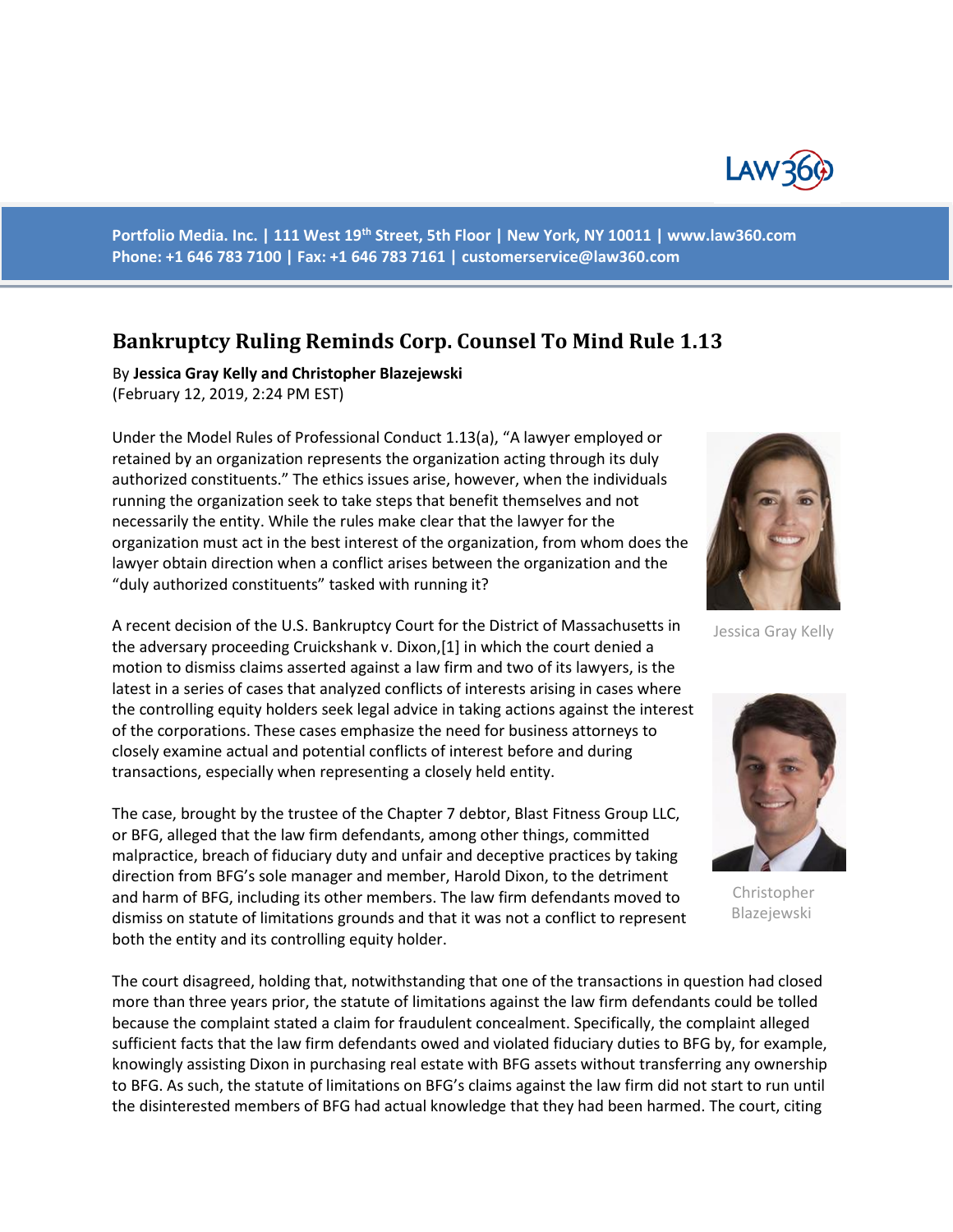the adverse domination doctrine, held that Dixon's knowledge of his own wrongdoing could not be imputed to BFG and therefore, the statute of limitations for BFG's claims were tolled while it was under the control of Dixon.

The court also held that, despite the fact that it is common for attorneys to simultaneously represent a company and its controlling equity holder, the complaint set forth sufficient facts that the law firm defendants could not do so in this situation because they knew that Dixon was self-dealing and not acting for the benefit of BFG. In other words, assuming the facts in the complaint were true, the law firm defendants engaged in an impermissible, unwaivable conflict of interest, which caused harm to BFG.

The problems with conflicts arising in transactions was also highlighted in a 2017 Appeals Court decision, Baker v. Wilmer Cutler Pickering Hale & Dorr LLP,[2] which reversed the dismissal of claims brought by minority members of an entity against the entity's lawyers, who had allegedly, at the direction of the majority members, assisted in stripping the minority of their rights and equity in the company. The court, pointing to provisions in the company's operating agreement that gave specific rights to the minority members to participate in management, held that in certain circumstances, counsel to an entity will owe duties not only to the entity, but also to the minority members, notwithstanding the potential for conflicting duties. In the 2016 case of Bryan Corp. v. Abrano,[3] the Supreme Judicial Court affirmed the disqualification of a law firm from representing minority shareholders because the law firm had failed to withdraw from also representing the company at a time when there was a conflict or at least a potential for conflict between the shareholders and the company.

It must be kept in mind that decisions in Cruickshank and Baker were in the context of a motion to dismiss, where the court was required to accept the facts of the complaints as true. The real facts, once vetted through discovery, could demonstrate that the lawyers ultimately complied with their duties to the organizations. Assuming the facts are true, however, and with the benefit of hindsight, what could the lawyers have done differently? We must again turn to the Rules of Professional Conduct.

Rule 1.13 states that if the lawyer knows that an "officer, employee or other person associated with the organization" is acting in a way that violates a legal obligation to the entity or a violation of law and will likely result in substantial injury to the organization, the lawyer shall refer the matter to the "higher authority in the organization," which is usually a board of directors or similar governing body, but could also be independent directors of the organization. Moreover, when the organization will be taking an action that is adverse to an officer, director, employee or equity holder, counsel should make clear that he only represents the entity and urge that individual to seek independent counsel. Finally, Rule 1.7 urges lawyers who are going to represent both an organization and an officer, director, or majority equity holder in a matter should obtain informed consent to the dual representation and that, in the event that a conflict arises, the lawyer may have to withdraw from representing one or both of his clients.

Lastly, it is important for counsel to understand the management and control hierarchy of the business he or she is representing. Attorneys must always be wary of where their duties lie and when a conflict might arise; they cannot merely rely on the direction of the controlling equity holder. Attorneys may also avoid the serious consequences of conflicts between clients by well-crafted engagement letters, disengagement letters and by seeking guidance on their duties when the potential for conflict exists.

*Christopher R. Blazejewski and Jessica Gray Kelly are both partners at Sherin and Lodgen LLP.*